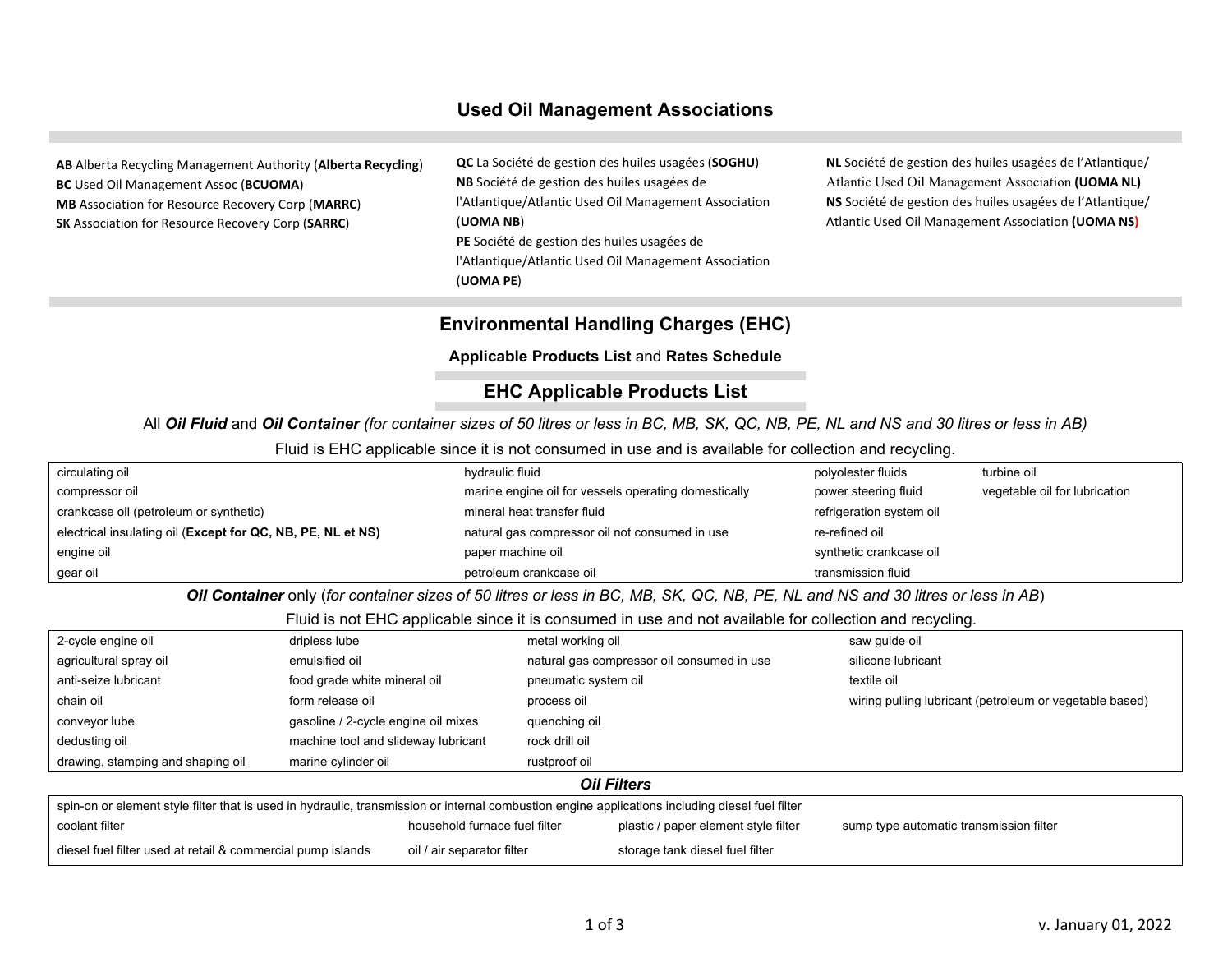#### *Automotive Antifreeze Fluid* and *Container* (for container sizes of 50 litres or less)

#### for **BCUOMA, MARRC, SARRC, SOGHU, UOMA NB, UOMA PE, UOMA NL and UOMA NS** only

ethylene glycol engine coolant propylene glycol engine coolant

#### *Diesel Exhaust Fluid Container* (for container sizes of 50 litres or less)

#### for **MARRC, SARRC, UOMA PE** and **UOMA NS** only

diesel exhaust fluid container (DEF)

#### *Aerosol Container*

#### for **SOGHU, UOMA NB, UOMA PE, UOMA NL, UOMA NS** only

| aerosol propelled lubricant | ves | aerosol grease          | no |
|-----------------------------|-----|-------------------------|----|
| aerosol brake cleaner       | ves | aerosol paint           | no |
|                             |     | aerosol solvent/cleaner | no |

# **EHC** is **NOT Applicable** on the following **Products**

### **Neither Oil Product nor Container**

| 3-in-1 household oil                                   | export oil sales                                        | oil treatment                                      | urethane coating             |  |
|--------------------------------------------------------|---------------------------------------------------------|----------------------------------------------------|------------------------------|--|
| aerosol propelled lubricant (Except for QC,            | glycol-based heat transfer fluid                        | penetrating oil                                    | water glycol hydraulic fluid |  |
| NB, PE, NL, NS)                                        | grease                                                  | phosphate ester hydraulic fluid                    | wax                          |  |
| base oil, including re-refined base oil                | qun oil                                                 | polyglycol synthetic compressor oil                | windshield washer fluid      |  |
| brake fluid                                            | heating furnace oil                                     | propylene glycol heat transfer fluid               | winter start fluid           |  |
| cleaning/flushing fluids for motors/equipment          | hydraulic jack oil                                      | sewing machine oil                                 |                              |  |
| cooking oil                                            | hydraulic oil dye                                       | silicone heat transfer fluid                       |                              |  |
| diesel fuel treatment                                  | kerosene                                                | solvents                                           |                              |  |
| electrical insulating oil (QC, NB, PE, NL, NS<br>only) | marine engine oil for vessels operating internationally | synthetic aromatic hydrocarbon heat transfer fluid |                              |  |
| ethylene glycol heat transfer fluid                    | oil additive                                            | undercoating                                       |                              |  |

#### **nor Filters**

#### air filter household furnace air filter

crankcase ventilation filter sock-type filter gasoline fuel filter

#### **Neither Antifreeze Product nor Container**

| aircraft de-icing fluid   | lock de-icing fluid     |
|---------------------------|-------------------------|
| antifreeze plumbing fluid | windshield washer fluid |
| fuel line de-icing fluid  |                         |